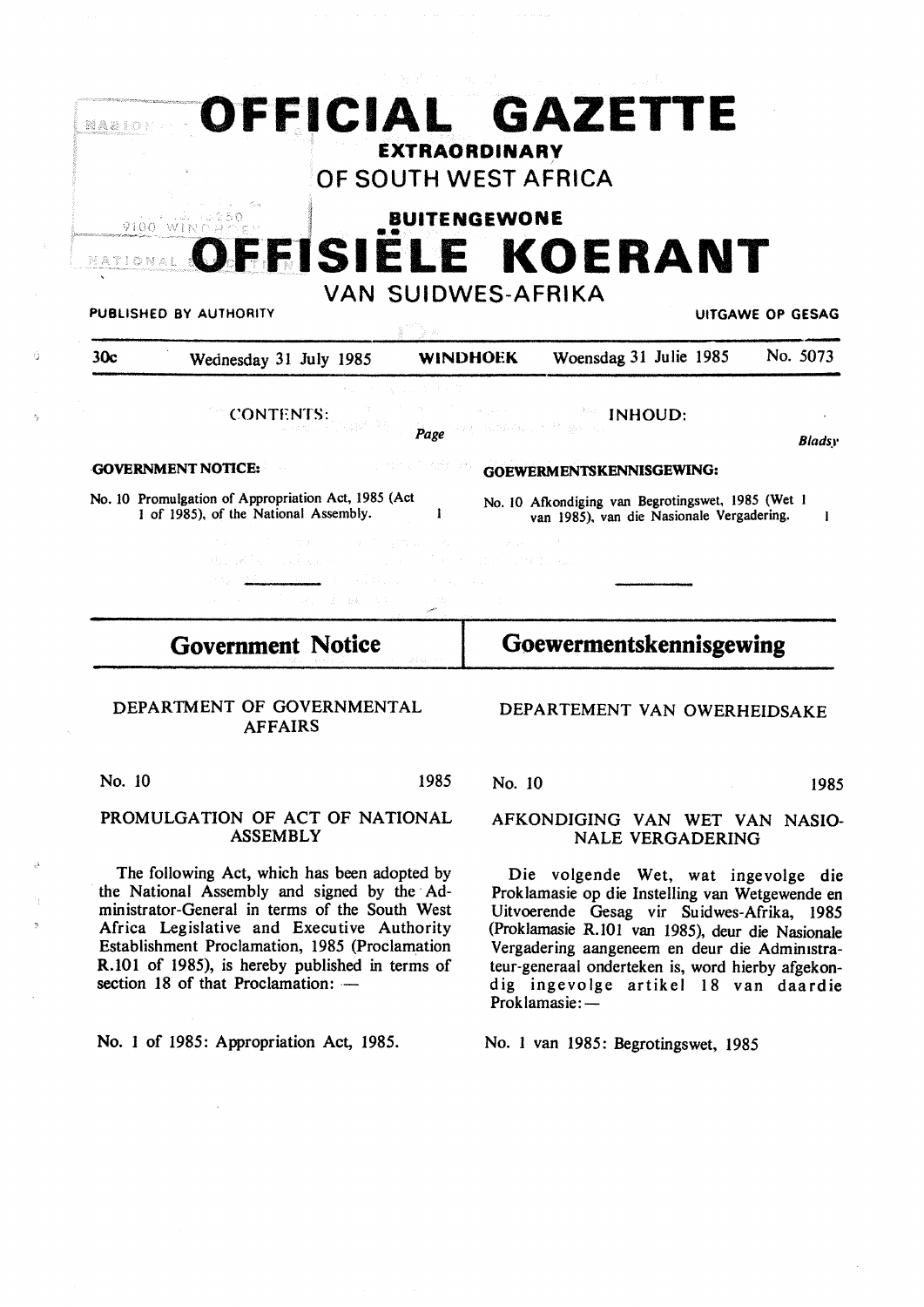Act No. 1, **1985** 

#### **APPROPRIATION** ACT, **1985**

*(Afrikaans text signed by the Administrator-General on 26 July 1985)* 

# **ACT**

To appropriate an amount of money for the requirements of the State in or in respect of the territory of South West Africa during the financial year ending 31 March 1986.

BE IT ENACTED by the National Assembly, as follows:-

Appropriation of RI 128 946 000 for requirements of State.

I. Subject to the provisions of the State Finance Act, 1982 (Act 1 of  $-1982$ ), there is hereby appropriated for the requirements of the State in or in respect of the territory of South West Africa during the financial year ending 31 March 1986, as a charge to the Central Revenue Fund, the amounts of money shown in column 1 of the Schedule.

Short title.

2. This Act shall be called the Appropriation Act, 1985.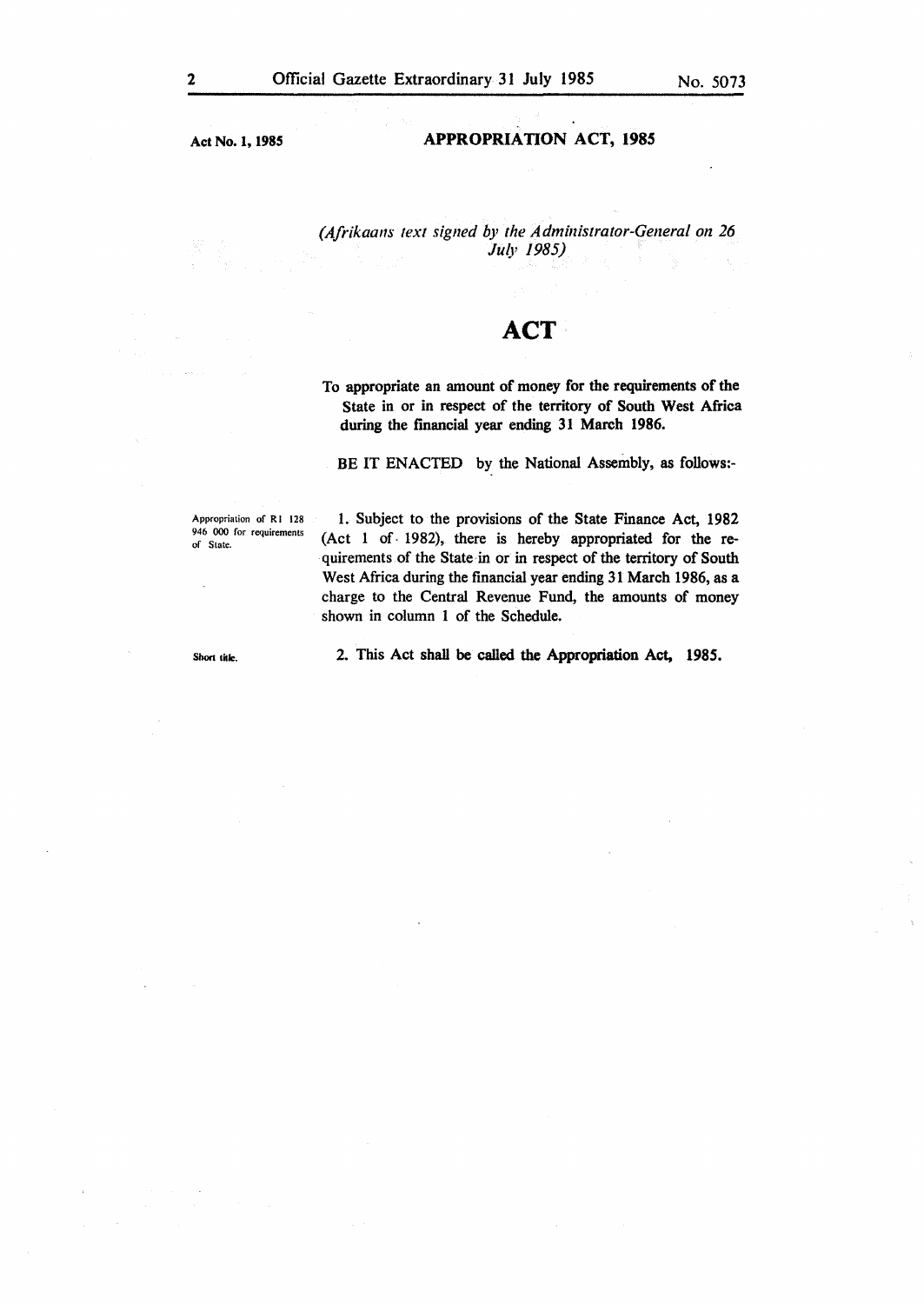#### **BEGROTINGSWET, 1985**

**Wet No. 1, 1985** 

*(Afrikaanse teks deur die Administrateur-generaal onderteken op 26 Julie 1985)* 

### **WET**

Tot bewilliging van 'n bedrag geld vir die behoeftes van die Staat in of ten opsigte van die gebied Suidwes-Afrika in die boekjaar wat op 31 Maart 1986 eindig.

DAAR WORD BEPAAL deur. die Nasionale **Vergadering,**  soos volg:-

I. Behoudens die bepalings van die Wet op Staatsfinansies, 1982 (Wet 1 van 1982), word daar hierby vir die behoeftes van die Staal in of ten opsigte van die gebied Suidwes-Afrika in die boekjaar wat op 31 Maart 1986 eindig, as 'n las teen die Sentrale lnkomstefonds, die bedrae geld uiteengesit in kolom I van die Bylae bewillig.

2. Hierdie Wet beet die Begrotingswet, 1985.

Bewilliging van RI 128 946 000 vir behoeftes van Staal.

Kort titel.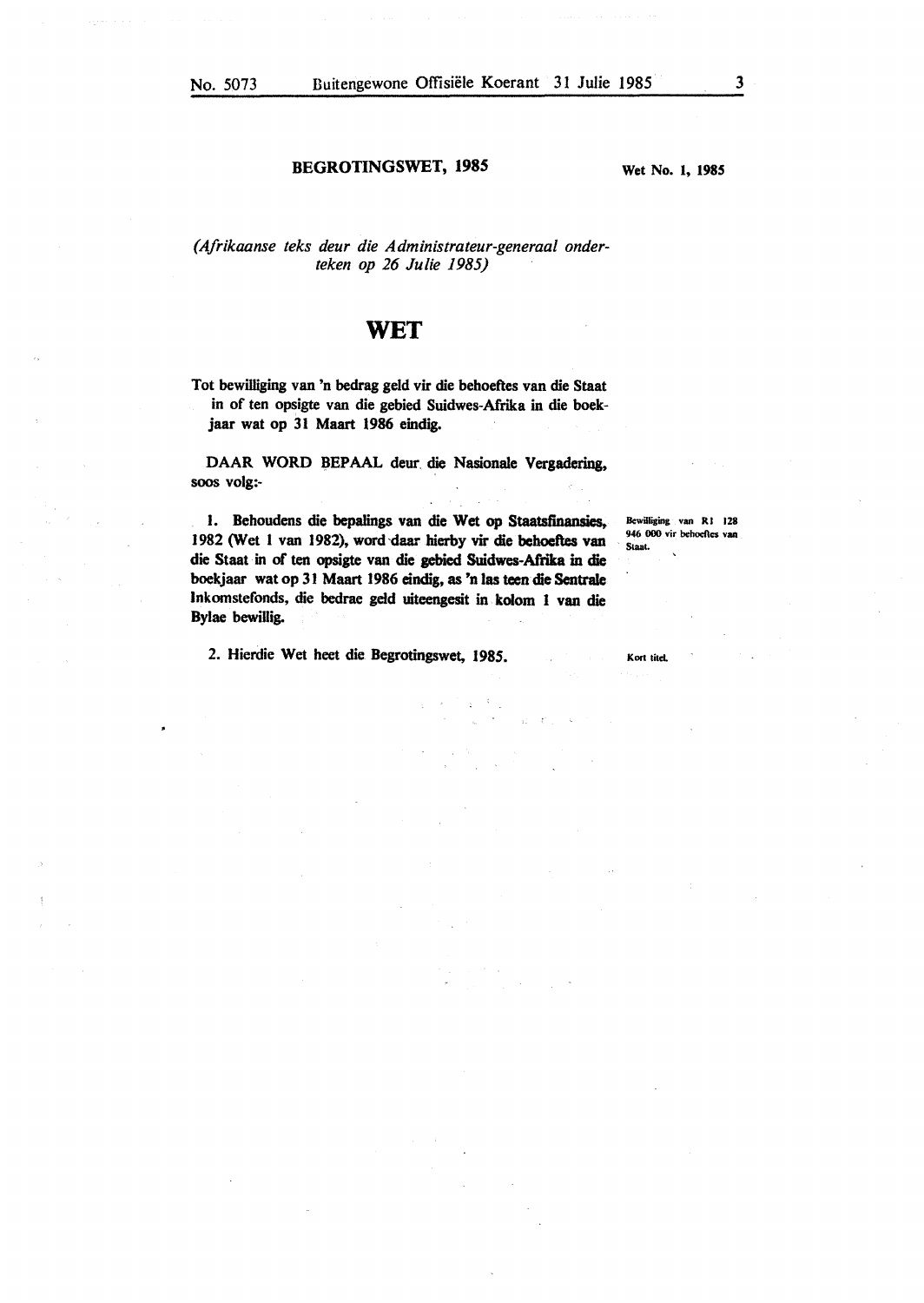# **Act No. 1, 1985 APPROPRIATION ACT, 1985**

Schedule

|              | Vote                                                                                                                                                                                                                                                                                                                                            | Column 1                                                                                                            | Column <sub>2</sub>               |
|--------------|-------------------------------------------------------------------------------------------------------------------------------------------------------------------------------------------------------------------------------------------------------------------------------------------------------------------------------------------------|---------------------------------------------------------------------------------------------------------------------|-----------------------------------|
| No.          | Title                                                                                                                                                                                                                                                                                                                                           | R                                                                                                                   | R                                 |
| 1            | Governmental Affairs<br>Including -                                                                                                                                                                                                                                                                                                             | 48 615 000                                                                                                          |                                   |
|              | Administration:<br>External and Internal Relations                                                                                                                                                                                                                                                                                              |                                                                                                                     | 2 000                             |
|              | <b>Constitutional Affairs:</b><br>External and Internal Relations                                                                                                                                                                                                                                                                               |                                                                                                                     | 18 000                            |
|              | <b>Community Development:</b><br>External and Internal Relations                                                                                                                                                                                                                                                                                | <b>Louisian State</b><br>- St                                                                                       | 2 000                             |
| $\mathbf{2}$ | Including --                                                                                                                                                                                                                                                                                                                                    | 74 461 000                                                                                                          |                                   |
|              | Administration: All and the contract of the contract of the contract of the contract of the contract of the contract of the contract of the contract of the contract of the contract of the contract of the contract of the co<br>External and Internal Relations<br>Assistance Fund of SWA (Contribution<br>in terms of Act 1 of 1979) $\dots$ | <b>DECEMBER 1: 2000</b><br>$\mathbb{R}^{3\times 2\times 2\times 1}$ , which is $\mathbb{R}^{1\times 10\times 1000}$ | $\sim 10^{11}$ and $\sim 10^{11}$ |
|              | six, and she can say a resident                                                                                                                                                                                                                                                                                                                 | <b>SARA CONSTRUCT</b>                                                                                               | Konstantin (Ka                    |
| 3            | ak has included it and some that waiters<br>Civic Affairs and Manpower<br>Including $-$                                                                                                                                                                                                                                                         | 95 662 000                                                                                                          | 法職 そうこう                           |
|              | 医心包 医心包 医心包 建氯化合物<br>Administration:<br>External and Internal Relations                                                                                                                                                                                                                                                                         | <b>Contract</b>                                                                                                     | 22 3 34<br>2 000                  |
| 4            | National Education<br>Including -                                                                                                                                                                                                                                                                                                               | 64 699 000                                                                                                          |                                   |
|              | Administration:<br>External and Internal Relations                                                                                                                                                                                                                                                                                              |                                                                                                                     | 2 000                             |
|              | Promotion of Sport:<br>Grant to SWA Sports Council                                                                                                                                                                                                                                                                                              |                                                                                                                     | 566 400                           |
|              | Museums:<br>Grants-in-Aid:<br>Society for Scientific Development, Swa-                                                                                                                                                                                                                                                                          |                                                                                                                     |                                   |
|              | kopmund<br>Circle for the Promotion for Arts and                                                                                                                                                                                                                                                                                                |                                                                                                                     | 4 500                             |
|              | Science $\ldots \ldots \ldots \ldots \ldots \ldots \ldots \ldots$                                                                                                                                                                                                                                                                               |                                                                                                                     | 325<br>4 500                      |
|              | SWA Scientific Society<br>Arts Association of SWA/Namibia                                                                                                                                                                                                                                                                                       |                                                                                                                     | 16 675                            |
|              | National Monument Council                                                                                                                                                                                                                                                                                                                       |                                                                                                                     | 42 000                            |
| 5            | Economic Affairs<br>Including —                                                                                                                                                                                                                                                                                                                 | 22 912 000                                                                                                          |                                   |
|              | Administration:<br>External and Internal Relations                                                                                                                                                                                                                                                                                              |                                                                                                                     | 2 000                             |
| 6            | Including —                                                                                                                                                                                                                                                                                                                                     | 7846000                                                                                                             |                                   |
|              | Administration:<br>External and Internal Relations                                                                                                                                                                                                                                                                                              |                                                                                                                     | 2 000                             |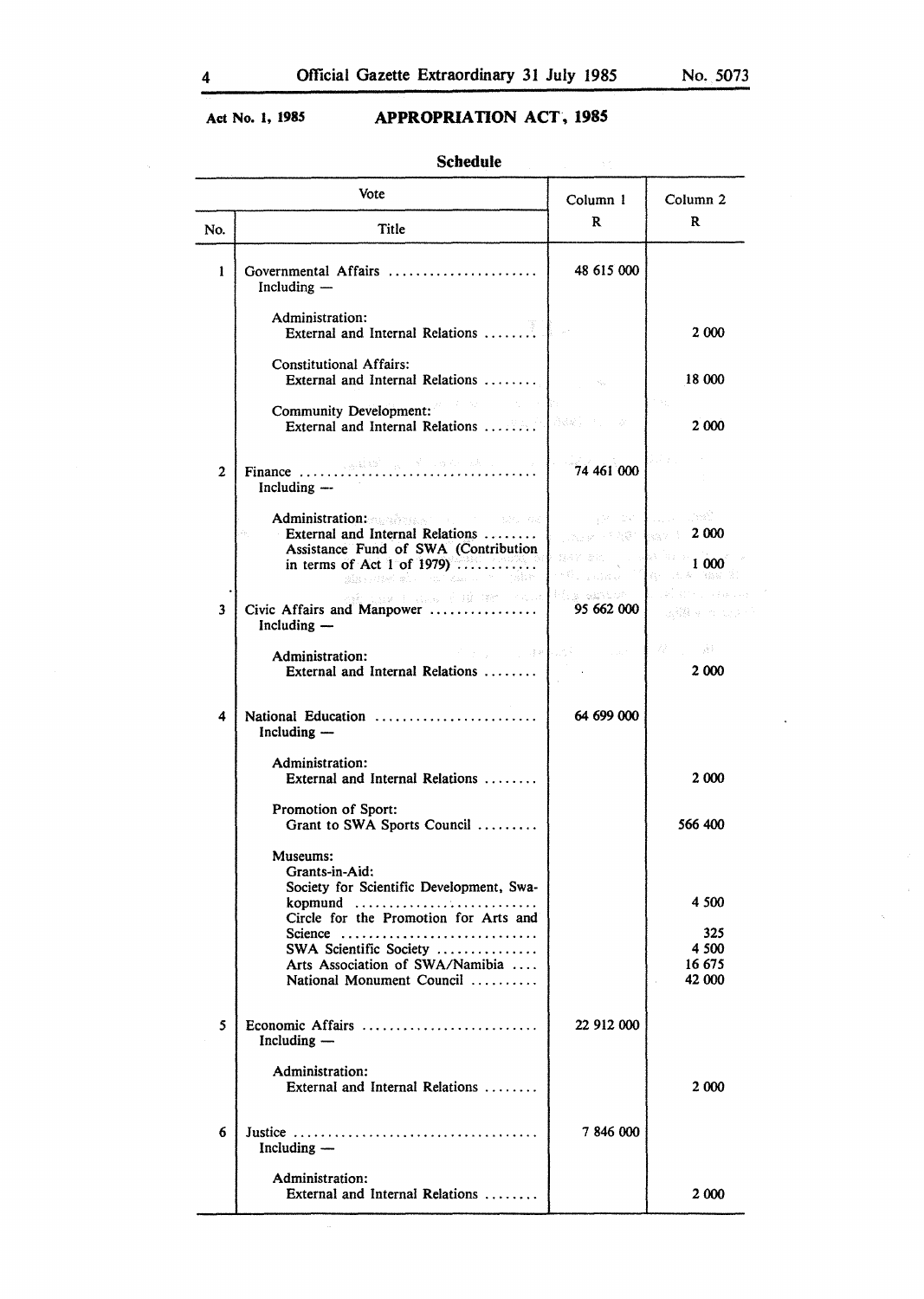Ţ,

Ň,

# **BEGROTINGSWEf, 1985**

**Wet No. l, 1985** 

|                         | Begrotingspos                                                                                                  | Kolom 1                                                 | Kolom <sub>2</sub>                         |
|-------------------------|----------------------------------------------------------------------------------------------------------------|---------------------------------------------------------|--------------------------------------------|
| No.                     | <b>Titel</b>                                                                                                   | R                                                       | R                                          |
| $\mathbf{1}$            | Met inbegrip van -                                                                                             | 48 615 000                                              |                                            |
|                         | Administrasie:<br>Eksterne en Interne Betrekkinge                                                              |                                                         | 2 000                                      |
|                         | Konstitusionele Aangeleenthede:<br>Eksterne en Interne Betrekkinge                                             |                                                         | 18 000                                     |
|                         | Gemeenskapsontwikkeling:<br>Eksterne en Interne Betrekkinge                                                    | s substant and                                          | 2 000                                      |
| $\mathbf{2}$            | The Committee Assessed West Collective Committee                                                               | 74 461 000 1                                            |                                            |
|                         | Administrasie:<br>Eksterne en Interne Betrekkinge<br>Bystandsfonds van SWA (Bydrae kragtens<br>Wet 1 van 1979) |                                                         | 2 000<br>Bengel<br>1 000                   |
| $\overline{\mathbf{3}}$ | Met inbegrip van -                                                                                             | the Pitts of Board<br>95 662 000                        |                                            |
|                         | Administrasie:<br>Eksterne en Interne Betrekkinge<br>$\bullet$                                                 |                                                         | to a preference<br>2 000                   |
| 4                       | Met inbegrip van -                                                                                             |                                                         |                                            |
|                         | Administrasie:<br>Eksterne en Interne Betrekkinge                                                              | in malin va me<br>and a set of a support to support the | 2 000                                      |
|                         | Bevordering van Sport:<br>Toekenning aan SWA Sportraad                                                         | Louisvall, Se <sup>n</sup>                              | 566 400                                    |
|                         | Museums:<br>Hulptoelaes:<br>Vereniging vir Wetenskaplike Ontwikke-                                             | Q.                                                      |                                            |
|                         | keling, Swakopmund $\dots\dots\dots\dots\dots$<br>Sirkel vir die Bevordering van Kuns en<br>Wetenskap          |                                                         | 4 500<br>325                               |
|                         | SWA Wetenskaplike Vereniging<br>Raad vir Nasionale Gedenkwaardighede                                           | early the second has                                    | mentional estate 4 500<br>16 675<br>42 000 |
| 5                       | Ekonomiese Sake<br>Met inbegrip van -                                                                          | 22 912 000                                              |                                            |
|                         | Administrasie:<br>Eksterne en Interne Betrekkinge                                                              | W.                                                      | 2 000                                      |
| 6                       | Met inbegrip van -                                                                                             | 7846000                                                 |                                            |
|                         | Administrasie:<br>Eksterne en Interne Betrekkinge                                                              |                                                         | 2 000                                      |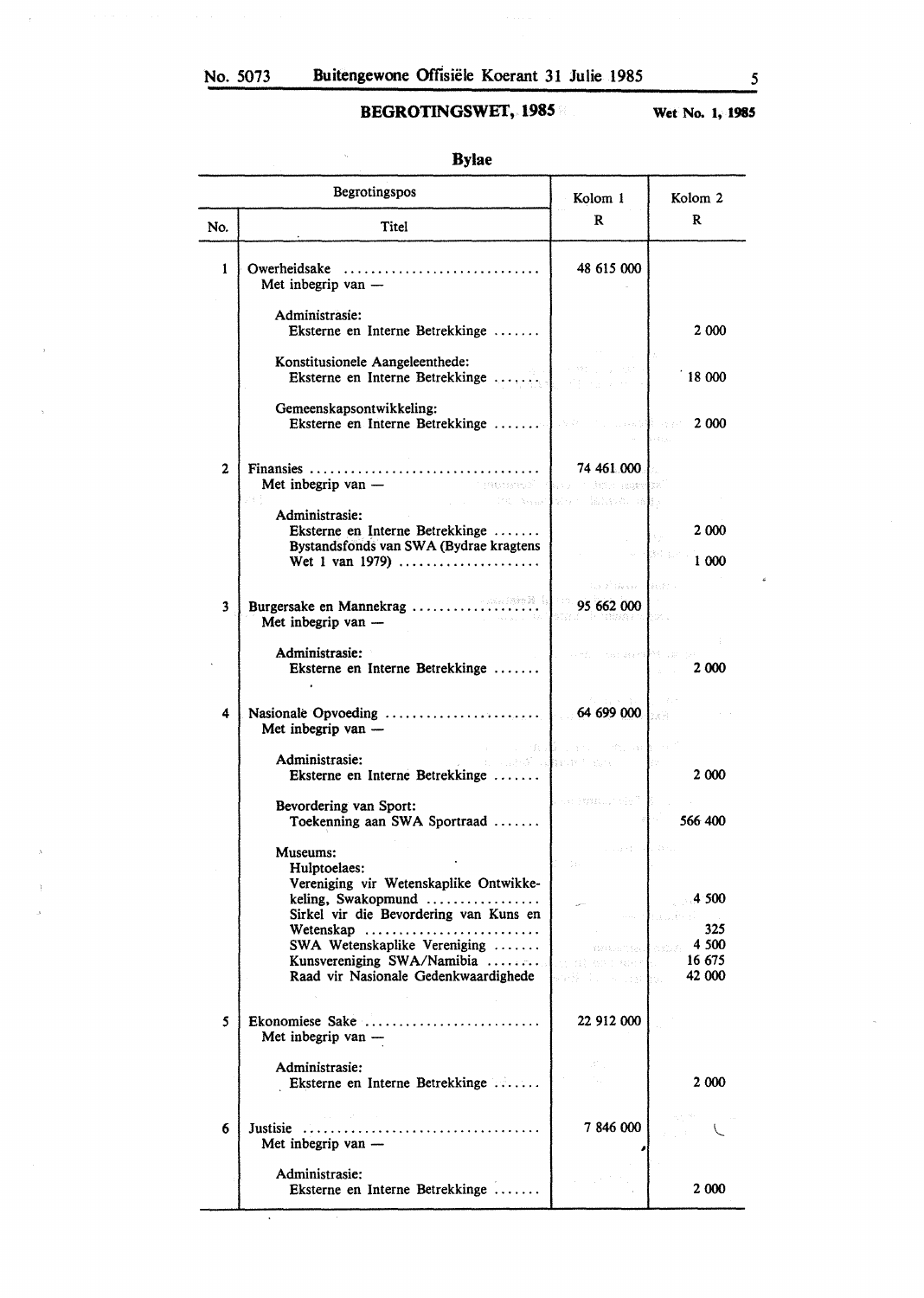# **Act No. 1, 1985 APPROPRIATION ACT, 1985**

|               | Vote                                                                                            | Column 1    | Column <sub>2</sub> |
|---------------|-------------------------------------------------------------------------------------------------|-------------|---------------------|
| No.           | Title                                                                                           | R           | R                   |
|               | Administration of Justice:<br>Contribution to Legal Aid Board (Act 22<br>of 1969)               |             | 25 000              |
| 7             | Agriculture and Nature Conservation<br>Including —                                              | 36 020 000  |                     |
|               | Administration:<br><b>External and Internal Relations:</b><br>Departmental Entertainment        |             | 2 000               |
| 8             | National Health and Welfare<br>Including —                                                      | 24 507 000  |                     |
|               | <b>Administration:</b><br><b>External and Internal Relations:</b><br>Departmental Entertainment |             | 2 000               |
| 9.            | Water Affairs<br>$\cdot$ Including $-$                                                          | 65.021 000  |                     |
|               | <b>Administration:</b><br><b>External and Internal Relations:</b><br>Departmental Entertainment |             | 2 000               |
| 10            | Central Personnel Institution<br>Including -                                                    | 8896000     |                     |
|               | Administration:<br>External and Internal Relations                                              |             | 2000                |
|               | <b>Government Service Commission:</b><br>External and Internal Relations                        |             | 2 000               |
| $\mathbf{11}$ | Posts and Telecommunications<br>Including -                                                     | 66 795 000  |                     |
|               | <b>Administration:</b><br>External and Internal Relations                                       |             | 2000                |
| 12            | Transport<br>Including —                                                                        | 85 027 000  |                     |
|               | Administration:<br><b>External and Internal Relations:</b><br>Departmental Entertainment        |             | 2 000               |
| 13            | Including $-\frac{1}{2}$                                                                        | 141 961 000 |                     |
|               | Administration:<br>External and Internal Relations                                              |             | 2 000               |
| 14            | Including —                                                                                     | 66 881 000  |                     |
|               | Administration:<br>External and Internal Relations                                              |             | 2000                |

 $\hat{\boldsymbol{\beta}}$ 

 $\frac{1}{\alpha}$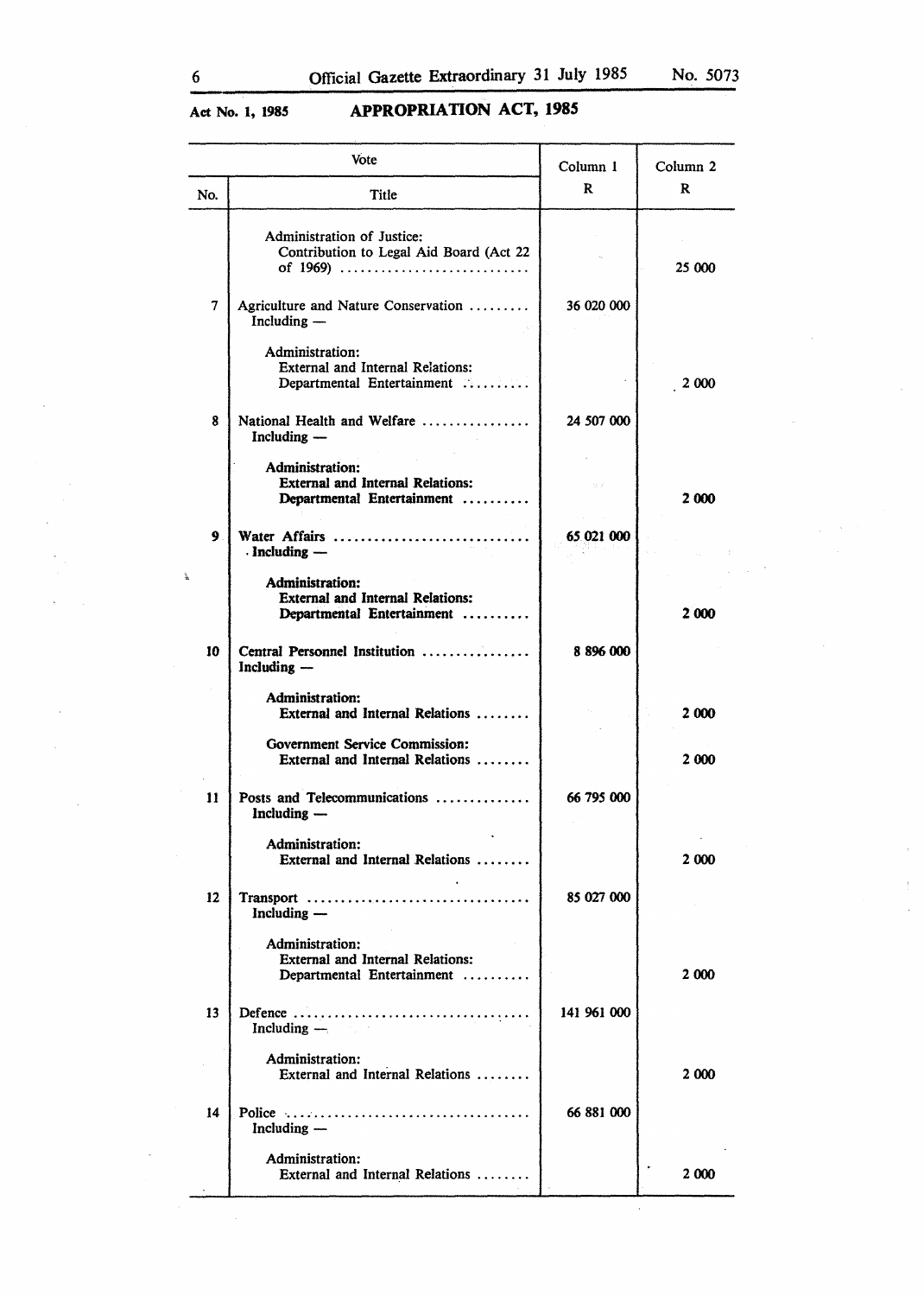# **BEGROTINGSWET, 1985**

**Wet No. 1, 1985** 

|     | Begrotingspos                                                                | Kolom 1    | Kolom <sub>2</sub> |
|-----|------------------------------------------------------------------------------|------------|--------------------|
| No. | Titel                                                                        | R          | R                  |
|     | Regspleging:<br>Bydrae aan Regshulpraad (Wet 22 van<br>1969)                 | つばん しゅぎ    | 25 000             |
| 7   | Landbou en Natuurbewaring<br>Met inbegrip van -                              | 36 020 000 |                    |
|     | Administrasie:<br>Eksterne en Interne Betrekkinge:<br>Departementele Onthaal |            | 2 000              |
| 8   | Nasionale Gesondheid en Welsyn<br>Met inbegrip van -                         | 24 507 000 |                    |
|     | Administrasie:<br>Eksterne en Interne Betrekkinge:<br>Departementele Onthaal |            | 2 0 0 0            |
| 9   | Waterwese<br>Met inbegrip van -                                              | 65 021 000 |                    |
|     | Administrasie:<br>Eksterne en Interne Betrekkinge:<br>Departementele Onthaal |            | 2 000              |
| 10  | Sentrale Personeelinstelling<br>Met inbegrip van -                           | 8 896 000  |                    |
|     | Administrasie:<br>Eksterne en Interne Betrekkinge                            |            | 2 000              |
|     | Regeringsdienskommissie:<br>Eksterne en Interne Betrekkinge                  |            | 2 000              |
| 11  | Pos- en Telekommunikasiewese<br>Met inbegrip van -                           | 66 795 000 |                    |
|     | Administrasie:<br>Eksterne en Interne Betrekkinge                            |            | 2 000              |
| 12  | Met inbegrip van -                                                           | 85 027 000 |                    |
|     | Administrasie:<br>Eksterne en Interne Betrekkinge:<br>Departementele Onthaal |            | 2 000              |
| 13  | Verdediging<br>Met inbegrip van -                                            | 141961000  |                    |
|     | Administrasie:<br>Eksterne en Interne Betrekkinge                            | 9 H J      | 2 000              |
| 14  | Met inbegrip van -                                                           | 66 881 000 |                    |
|     | Administrasie:<br>Eksterne en Interne Betrekkinge                            |            | 2 000              |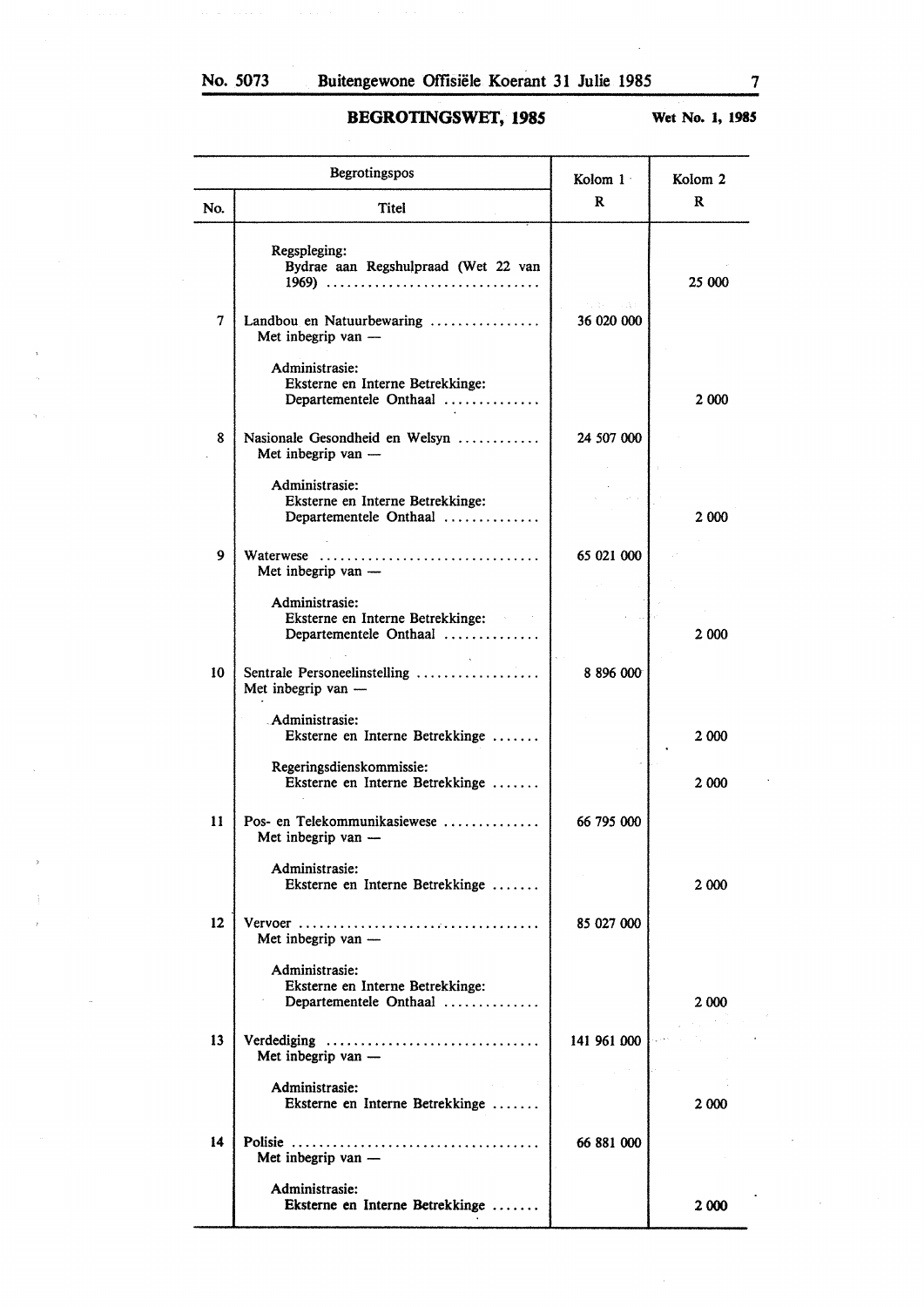# **Act No. 1, 1985 APPROPRIATION ACT, 1985**

|     | Vote                                               | Column 1      | Column 2 |
|-----|----------------------------------------------------|---------------|----------|
| No. | Title                                              | R             | R        |
| 15  | Auditor General<br>Including —                     | 960 000       |          |
|     | Administration:<br>External and Internal Relations |               | 2 000    |
| 16  | Assistance to Authorities                          | 313 683 000   |          |
| 17  | Improvement of Conditions of Service               | 5 000 000     |          |
|     | <b>TOTAL</b>                                       | 1 128 946 000 |          |